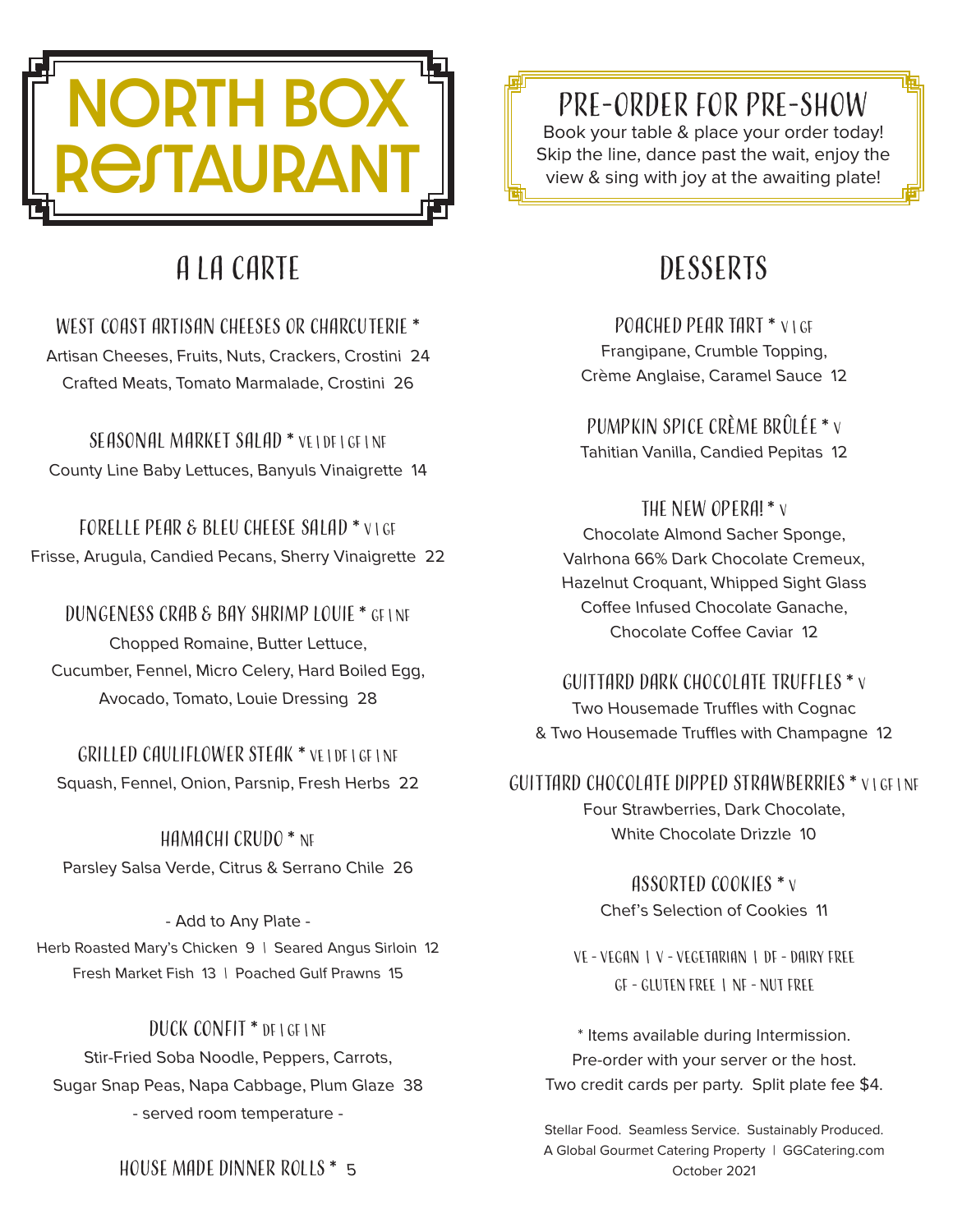

#### NON-ALCOHOLIC BEVERAGES

| Coke, Diet Coke, Sprite, Ginger Ale. 4             |
|----------------------------------------------------|
|                                                    |
|                                                    |
| Intelligentsia Coffee or Decaf4                    |
|                                                    |
| Orange, Cranberry, Pineapple or Grapefruit Juice 4 |
|                                                    |
| Shirley Temple or Roy Rodgers 5                    |

### FORT POINT BEER

| <b>BEER C?</b> Park Seasonal Single Hop Pale Ale. 9 |  |
|-----------------------------------------------------|--|
|                                                     |  |
|                                                     |  |

#### PERFECTLY PORTIONED SPARKLING BOTTLE

| Moët & Chandon, Brut, FRA, NV, 187mL28          |
|-------------------------------------------------|
| Moët & Chandon, Rosé Imperial, FRA, NV, 187mL35 |
| Laurent Perrier Brut, FRA, NV, 375 mL50         |
| Ruinart, Blanc de Blancs, FRA, NV, 375mL60      |
|                                                 |
| Krug Grande Cuvée, FRA, NV, 375mL               |

| SPARKLING                                            | GLASS <b>SECURE 2006</b> | <b>BOTTLE</b> |
|------------------------------------------------------|--------------------------|---------------|
| Domaine Laurier Brut, CA, NV 14 56                   |                          |               |
| Alice Extra Dry Prosecco, ITA, '19. 20 80            |                          |               |
| La Crema Brut Rosé, CA, NV 30 120                    |                          |               |
| Veuve Clicquot Brut, FRA, NV. 30 120                 |                          |               |
| Veuve Clicquot Rosé, FRA, NV 35 140                  |                          |               |
| Moët & Chandon, Imperial Brut, FRA, NV 100           |                          |               |
| Laurent Perrier La Cuvée Brut, FRA, NV 100           |                          |               |
| Laurent Perrier Rosé, FRA, NV 170                    |                          |               |
| Dom Perignon, FRA, '09325                            |                          |               |
| Krug Grande Cuvée, FRA, '04. 350                     |                          |               |
| Veuve Clicquot, Grande Dame Brut Rosé, FRA, '06. 550 |                          |               |
| Dom Perignon, Rosé, FRA, '05 600                     |                          |               |

An 18% gratuity will be added to parties of 6 or more. Corkage fee \$30 per bottle, two bottle maximum.

|       |  | Rosé, Chateau St. Jean Bijou, CA, '17. 14 56<br>Riesling, Chateau Montelena, CA, '17. 70                                                                                                                                                                                                                                                                                                                                                                                                                                                                                                                                                                                                                                                                                                                                                                                                                                     |
|-------|--|------------------------------------------------------------------------------------------------------------------------------------------------------------------------------------------------------------------------------------------------------------------------------------------------------------------------------------------------------------------------------------------------------------------------------------------------------------------------------------------------------------------------------------------------------------------------------------------------------------------------------------------------------------------------------------------------------------------------------------------------------------------------------------------------------------------------------------------------------------------------------------------------------------------------------|
|       |  | GLASS BOTTLE                                                                                                                                                                                                                                                                                                                                                                                                                                                                                                                                                                                                                                                                                                                                                                                                                                                                                                                 |
| GLASS |  | <b>BOTTLE</b>                                                                                                                                                                                                                                                                                                                                                                                                                                                                                                                                                                                                                                                                                                                                                                                                                                                                                                                |
| GLASS |  | <b>BOTTLE</b>                                                                                                                                                                                                                                                                                                                                                                                                                                                                                                                                                                                                                                                                                                                                                                                                                                                                                                                |
|       |  |                                                                                                                                                                                                                                                                                                                                                                                                                                                                                                                                                                                                                                                                                                                                                                                                                                                                                                                              |
| GLASS |  | <b>BOTTLE</b>                                                                                                                                                                                                                                                                                                                                                                                                                                                                                                                                                                                                                                                                                                                                                                                                                                                                                                                |
| GLASS |  | BOTTLE                                                                                                                                                                                                                                                                                                                                                                                                                                                                                                                                                                                                                                                                                                                                                                                                                                                                                                                       |
|       |  | Murphy Goode, North Coast, CA, '17. 14 56<br>Rutherford Provenance, CA, '17. 55<br>Heron, Mendocino County, '18 60<br>Hahn, Monterey County, '18. 18 72<br>J Lohr, Riverstone, '17, 375mL30<br>Carneros Highway, Carneros, '14 45<br>Artesa Carneros, Carneros, '14 55<br>Mountain Winery, Santa Cruz Mountains, '16 70<br>Freemark Abbey Winery, Napa Valley, '18. 90<br>Zinfandel, Dry Creek, Sonoma, '16 15. 60<br>Chianti, Castello di Gabbiano Riserva, ITL, '13. 50<br>Red Blend, Chalk Hill Estate, CA '15 120<br>GLASS BOTTLE<br>MacMurray, Russian River Valley, '16. 18. 72<br>Mountain Winery, Santa Cruz Mountains, '14. 75<br>Gundlach Bundschu, Sonoma County, '14 80<br>Freemark Abbey Winery, Napa Valley, '17 90<br>J Lohr, Hilltop Vineyard, '17, 375mL35<br>Tamber Bay, CA, '15, 375mL50<br>Simi, Alexander Valley, '15. $\dots \dots \dots \dots \dots \dots$<br>Stonestreet, Alexander Valley, '17. 120 |